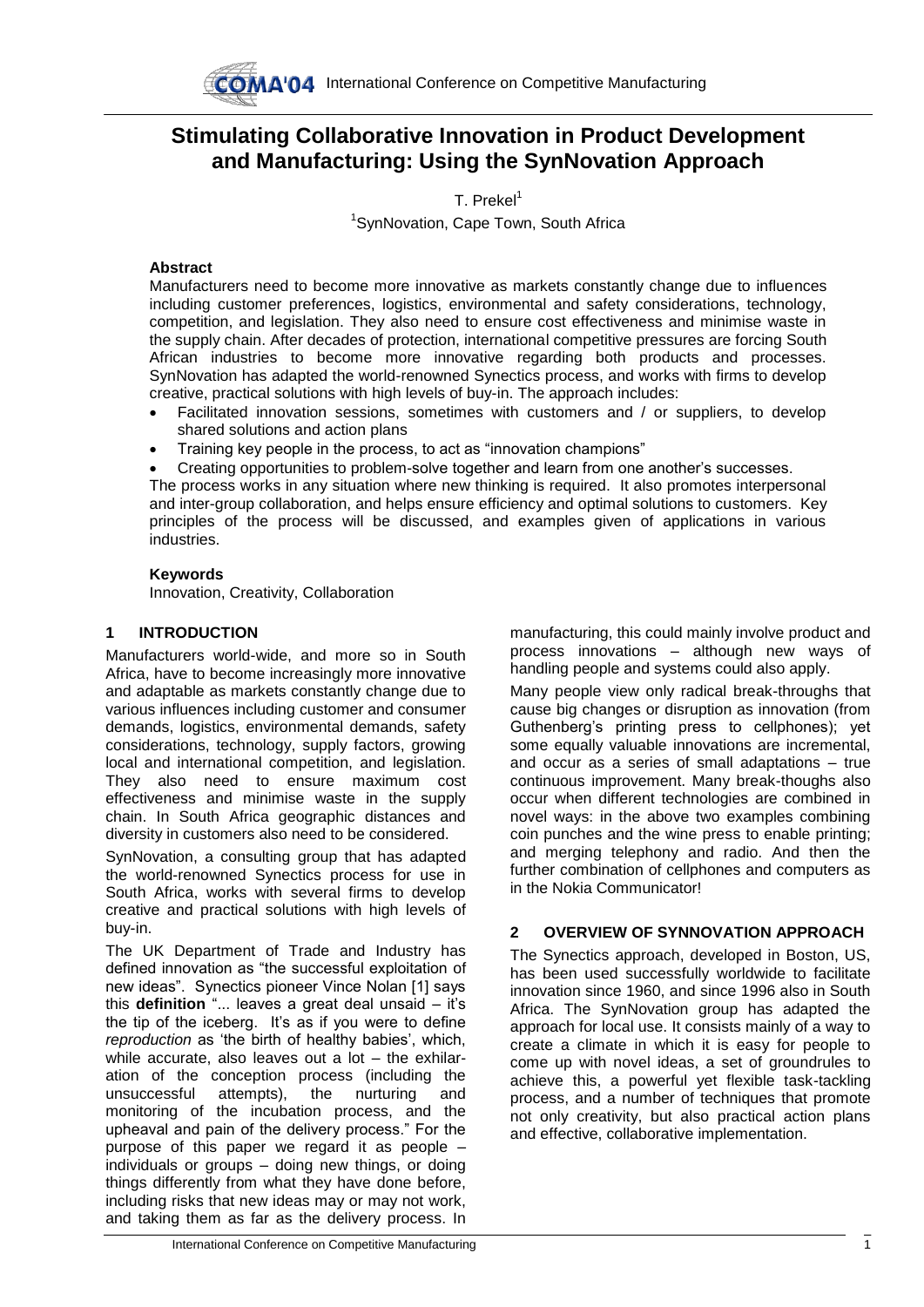## **2.1 Key aspects of the process**

#### *2.1.1 The power of diversity*

The name of the international firm and of the process – from the Greek words *syn* and *ectics –* means "bringing together diversity". For problem solving we bring together people who provide different perspectives, and suggest a wide range of possible solutions. People close to a problem are often like someone in a hole: the more they grapple with the task, the deeper they dig themselves into the hole, the more aware they are of what "can't work". Outsiders are valuable resources (outside the hole) who can see new solutions or possibilities (passing a rope-ladder into the hole). So for innovation, outside experts, customers, suppliers, people from other departments, or even outsiders who are "naïve" regarding the problem in hand, can provide valuable fresh approaches and insights.

#### *2.1.2 Creating a collaborative – not competititve – climate*

In many groups, people are competitive, and shoot down one another's ideas. In many firms, challenging others' ideas is part of business culture, and is often believed to be the best way to "test" how good an idea is. "If you can't shoot it down, it must be a good idea". However, this often results in more energy and time going into point-scoring and protecting turf, than into problem-solving. In our workshops, participants learn to credit one another's ideas and build on them, using ground rules that promote co-operation and mutual support. In this open climate, people have fun while producing rich new ideas. Usually, people take this new way of working back to the office, as it is both enjoyable and effective – and saves a lot of time and energy.

founders discovered that some "positive" behaviours (being optimistic, joining, listening, setting up winwins, valuing the learning in mistakes, protecting vulnerable beginnings) increase the chances of collaboration and successful innovation. However, other behaviours (such as being judgemental, critical, bored, dominant, competitive, or pulling rank, discounting, putting down, cross-examining, questioning) get in the way of innovation. Someone recently described the latter behaviours as "...unfortunately the default behaviour of many South African managers".

Research done by Göran Ekvall [3] in various industries in Sweden and the United States confirms the need for the right climate to stimulate innovation. Using his Creative Climate Questionnaire he identified various dimensions – including challenge, freedom, idea support, idea time, trust, dynamism, risk-taking and playfulness – that were strongly evident in highly innovative divisions or firms, while scores on these dimensions were usually lower in "average", and very low in "stagnated" companies.

Ekvall [4] identified four profiles of value orientations in companies, and how these relate to ideamanagement, ranging from Type A: *Bureaucratic with an authoritarian face,* Type B: *Bureaucratic with a human face,* Type C: *Entrepreneurial,* to Type D: *Culture of relations and co-operation.* He says, "In Type D we have no doubt the best conditions for a successful idea-handling system, one that brings forth both improvements and new concepts."

In a recent workshop on innovation, the author asked 40 executives from a large manufacturing and mining conglomerate to rate their firms on a scale of 1 to 10, in terms of the key Ekvall dimensions. Figure 1 shows the results for one of the groups.

| Summary Results for Division A of a manufacturing and mining conglomerate |                                  |   |              |   |   |              |   |   |  |   |   |                          |                          |
|---------------------------------------------------------------------------|----------------------------------|---|--------------|---|---|--------------|---|---|--|---|---|--------------------------|--------------------------|
|                                                                           |                                  |   |              |   |   | <b>Scale</b> |   |   |  |   |   |                          |                          |
| Dimension                                                                 | <b>Less creative</b>             | 1 | $\mathbf{2}$ | 3 | 4 | 5            | 6 | 7 |  | 8 | 9 | 10                       | More creative            |
| Challenge                                                                 | <b>Alienated</b>                 |   |              |   |   |              |   |   |  |   |   |                          | Enjoyable                |
|                                                                           | Indifferent                      |   |              |   |   |              |   |   |  |   |   |                          | Energetic                |
| Freedom                                                                   | Passive                          |   |              |   |   |              |   |   |  |   |   | Independent              |                          |
|                                                                           | Rule-bound                       |   |              |   |   |              |   |   |  |   |   | <b>Initiatives taken</b> |                          |
| Dynamism                                                                  | <b>Boringly slow</b>             |   |              |   |   |              |   |   |  |   |   |                          | <b>Excitedly busy</b>    |
|                                                                           | <b>Suspicious</b>                |   |              |   |   |              |   |   |  |   |   |                          | <b>Trusting</b>          |
| Trust, open                                                               | <b>Failure punished</b>          |   |              |   |   |              |   |   |  |   |   |                          | Failure accepted         |
| Idea time                                                                 | Little off-task play             |   |              |   |   |              |   |   |  |   |   |                          | Off-task play            |
| Mood, playful                                                             | Serious, stern                   |   |              |   |   |              |   |   |  |   |   |                          | Happy/humorous           |
| Conflicts                                                                 | Warfare, destructive             |   |              |   |   |              |   |   |  |   |   |                          | Debated with insight     |
| Idea support                                                              | People are negative and critical |   |              |   |   |              |   |   |  |   |   |                          | People listen helpfully  |
| <b>Debates</b>                                                            | Questions as power tool          |   |              |   |   |              |   |   |  |   |   |                          | Contentious ideas voiced |
| Risk-taking                                                               | Cautious, safe decisions         |   |              |   |   |              |   |   |  |   |   |                          | Fast, flexible decisions |
|                                                                           | Detail and committee bound       |   |              |   |   |              |   |   |  |   |   |                          | Risk acting on new ideas |

When the Synectics process was developed [2], the

Based on the work of G Ekvall, The organizational culture of idea management

**Figure 1.** Dimensions of Climate that inhibit or promote Innovation and Creativity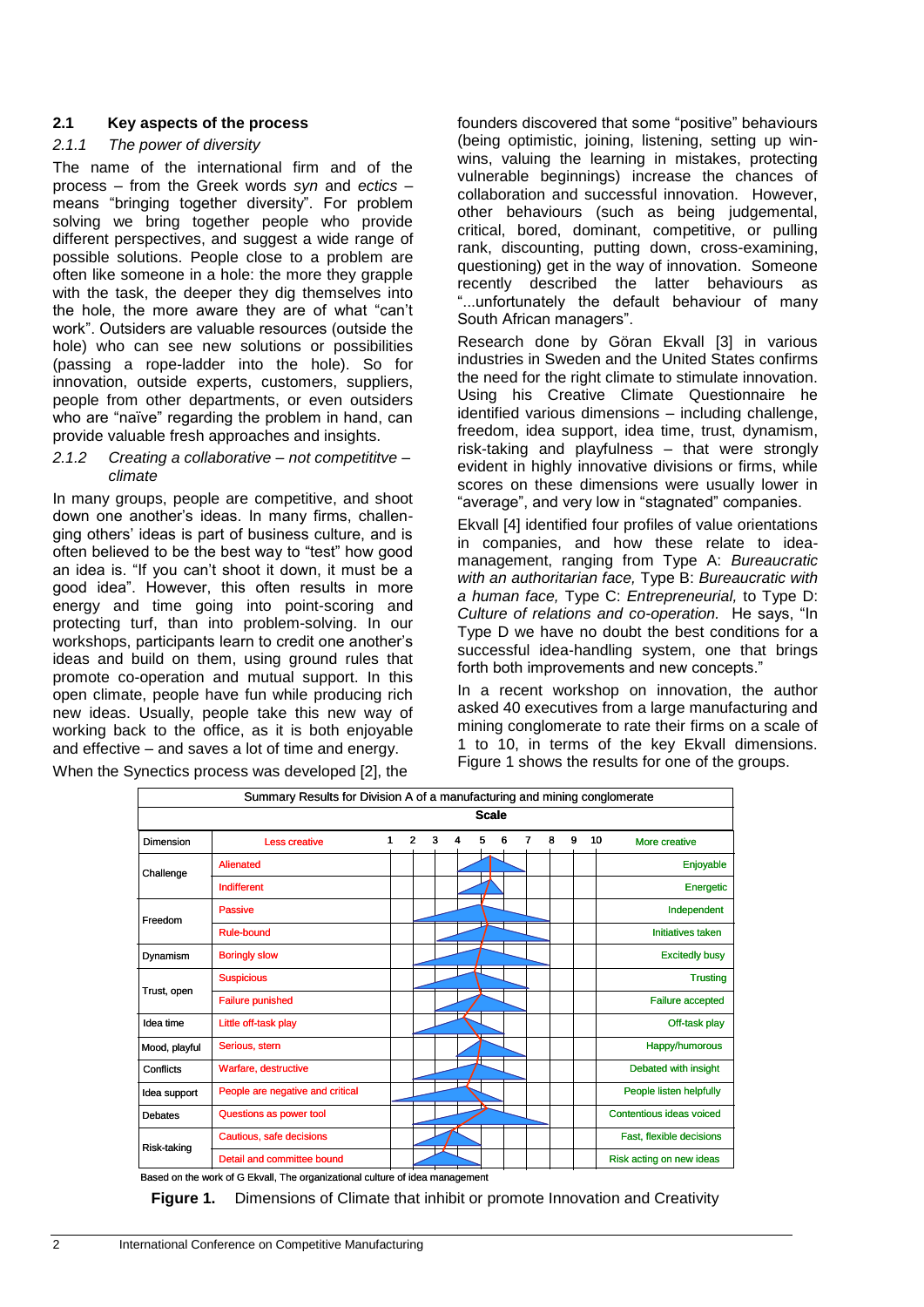The apex of each triangle denotes the mean rating, and the ends the extreme values. The differences show that even in one division, the perceived culture can vary widely. Reasons could include the respondent's own position, behaviour and attitudes, leadership styles of key people, the corporate setup, functional speciality, nature of business, size of firm or workgroup, and corporate, ethnic or country culture. However, dimensions that got ratings of 4 or lower on the mean, and much lower by individuals in one or several divisional groups, include Idea time (little off-task play), Risk-taking, Freedom (rulebound), Trust and openness (Suspicious), and Idea Support (people negative, critical).

## *2.1.3 Groundrules that support a creative climate*

The SynNovation process incorporates a number of groundrules that help to establish new ways of relating and working together, and facilitate the flow and quality of creative ideas.

A ground-rule that helps to build trust is "Assume positive intent". Usually we don't know whether others mean what they say or do positively, or negatively. Unsure, particularly if we are coming up with new or untested ideas, if we are working in a competitive, critical climate, or if we have previously been criticised – we tend to assume negative intent. We easily become defensive and counter-attack, or shoot down the other person's ideas. In this way the relationship spirals downwards. Yet if we assume others' intentions are positive (give them the benefit of doubt), the effect on us, and thus our response, can become positive. Thus we build co-operative relationships – even if things were initially negative. Although this may seem a bit optimistic or naïve, it is an amazingly effective approach. We have seen it work – even with known "difficult" persons, or in situations where there were very high conflict levels. It helps to create a climate of collaboration, in which people feel free to come up with way-out ideas, and where people credit, build on, support and enrich one another's suggestions.

Other groundrules include new ways to "listen for ideas" by noting loose thoughts and associations, "speak for easy listening" to promote a rapid flow of ideas, sharing airtime to ensure all contribute, and suspending judgement of others', and one's own, ideas while generating ideas or "brain-storming".

#### *2.1.4 Being open-minded*

Most people were brought up to be critical of others' – and their own – ideas. To become creative, we must learn to play with ideas. Even ridiculous, illegal, wild, impossible suggestions can be used as stepping-stones or "spring-boards" to other ideas, refined and developed until they become practical, do-able solutions. Often the ideas that lead to real break-throughs start out as way-out or "crazy" ideas. To quote Albert Einstein "If at first an idea is not absurd, there is no hope for it."

## 2.1.5 *The innovative problem-solving process*

After starting with a brief task statement by the taskowner, the process we use has three main stages :

- **Idea Generation** open-minded exploration of any thoughts / wishes / associations / beginning ideas / "springboards" that open up the task, and suggest starting points for possible solutions. We use a variety of techniques and "excursions" to encourage novel ideas in this phase.
- **Selection** the "task-owner" or "client" selects from suggestions, based on *intrigue* and *promise* rather than *feasibility,* to explore the most creative ideas, that will produce valuable break-throughs if we can find a way to make them work. Selecting on feasibility, as often happens in many brainstorming sessions, defeats the whole purpose of the exercise. If an idea is immediately feasible, it is unlikely to be new.
- **Idea Development** the group helps the taskowner to overcome concerns and obstacles, to make "intriguing" ideas feasible. The benefit of the group having worked with the problemowner to develop and refine the selected idea/s is that they also have ownership of the solutions, and work together enthusiastically to implement them – even if their own ideas were not chosen from the many ideas that emerged from the first stage.

All too often, traditional brain-storming or "creativity work" is fun, but doesn't lead to tangible results. However, we guide clients to ensure that promising ideas, that can make a difference, are turned into action plans, with responsibilities and deadlines allocated. Practical actions suggested in the idea development phase (and possibly some earlier suggestions from "idea generation") give taskowners a range of actions from which they can choose, to draw up an action plan. This ensures that we move forward from mere creativity to ensure implementation of innovations – new products or improved processes and systems – that lead to real bottom-line benefits.

## **3 USING THE APPROACH IN BUSINESS**

The approach can be applied to a wide range of tasks in business. Practical examples follow later, but ways to use it include:

- Facilitated innovation sessions, in-house, or with a mix of company staff and customers, consumers and / or suppliers, or even naive outsiders, to develop new strategies and products, with shared solutions and action plans
- Training key people in the firm in SynNovation, to act as "Innovation champions" and work on innovations with colleagues, alongside outside consultants; this training also helps to create an innovation-friendly culture
- Creating opportunities for people trained in the process at various levels, to work together on problem-solving and to learn from one another's success stories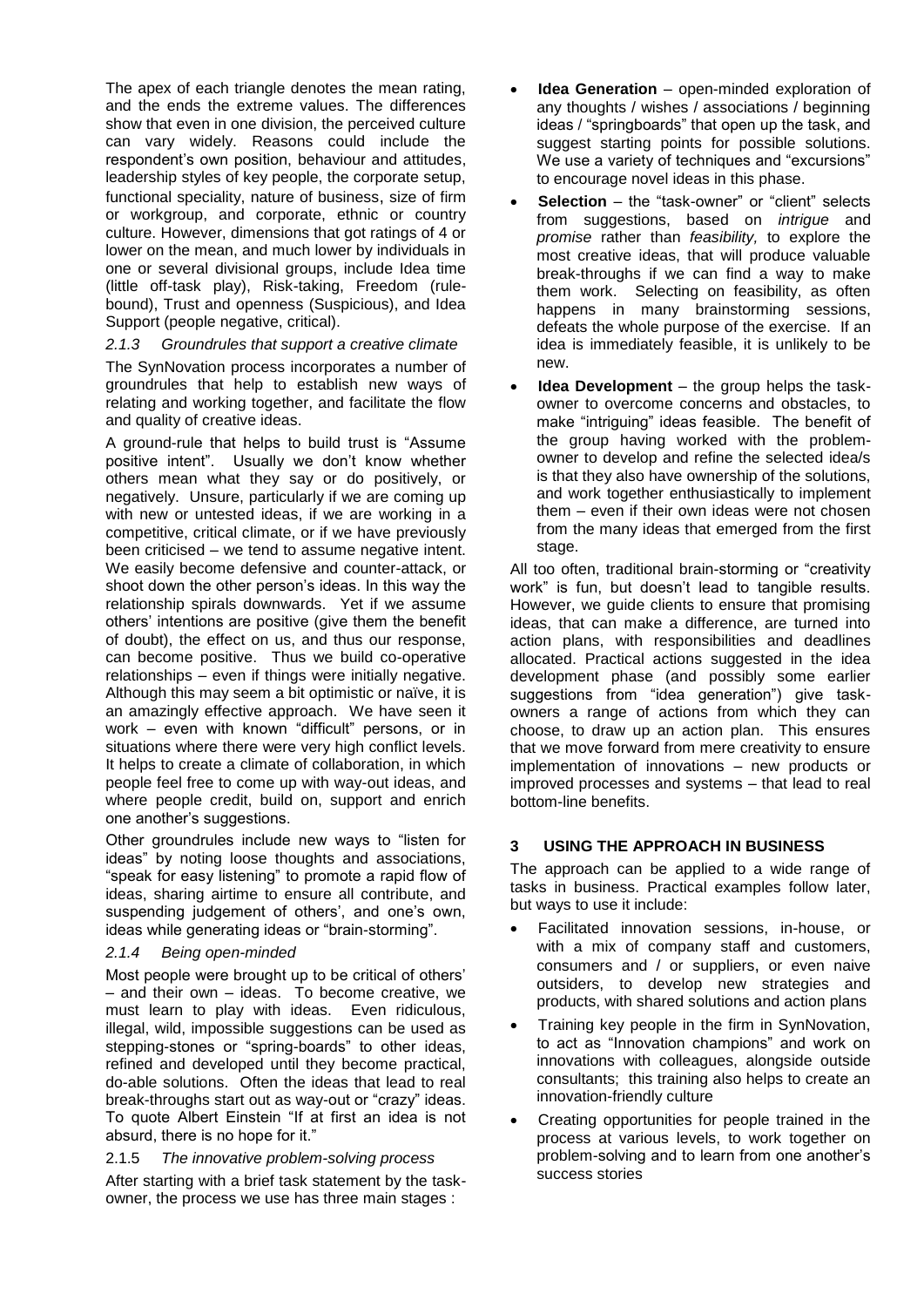Using the process as a tool for change or conflict management, and / or to build team effectiveness.

SynNovation works in any situation where new thinking is required. In a diverse company, it can be invaluable in promoting both better interpersonal relations, and collaboration between different groups or divisions. It also to helps ensure efficiency and quality improvements, as well as optimal products and services to customers. And it provides firms with opportunities to "borrow" and adapt ideas that have worked in other companies or industries.

#### **3.1 Examples of successful applications in manufacturing, operations and logistics**

We list "headlines" of a few examples from various manufacturing firms, where the approach has been used in production and supply chain related tasks.

- How to restore the quality of instant dry yeast
- How can we better manage the issuing of instrumentation spares, in terms of budgets and controls
- How to manage the logistics of importing bakery enzymes and their delivery to customers country-wide (MRP development)
- How can we achieve synergy between different departments working on projects where they have shared interests
- How to improve efficiencies and quality in the value chain by involving relevant suppliers
- How to reduce the huge losses caused by the scuffing of wine bottles during transport
- How to develop a new, better name for our "Continuous Improvement and Innovation Committee"
- How to simplify systems and procedures that could block effective service delivery.
- How to overcome technical problems so that we can deliver at least the same quality as our competitors, with a very lucrative product

#### **3.2 Examples of successful applications in product development and marketing**

Below are task headlines of a few examples, where the approach has been used for product development or marketing in manufacturing firms.

- How to develop a new approach to the marketing of DDDDD ("our new state-of-the-art product"), while minimising potential conflict between the new product and competing existing products
- How to select from our entire range of potential services, the few new add-on products / services that will offer the most strategic benefit – for further development
- How can we communicate and collaborate more effectively within and between our two large organisations, to achieve innovation as a

strategic imperative in both companies (two major manufacturers, in food and packaging)

- How to ensure that in our product development we capitalise on the most important local and international consumer trends
- How can XXXX make your lifestyle easier and more fun for you and your family
- How to create a range of products that caters for families of various sizes and cultures
- How can Sales, Marketing, R & D, Production and Packaging work together throughout the development process, to help ensure the successful launch of new products
- How to market R&D services more effectively within our company.

#### **3.3 Examples of applications in strategic and other areas in manufacturing firms**

The next examples relate to use of the process to address other issues in manufacturing firms.

- How to establish an ongoing programme to build the identity and internal culture of our firm
- How can we establish communication within BBBB as a critical strategic and indispensable management activity
- How to create a climate in our division in which innovation will flourish
- How to ensure that all staff working in our call centre are well informed and project professionalism and enthusiasm
- How can the HR Division help to increase the general level of Interpersonal Intelligence ("emotinal intelligence") in our firm
- How to build trust, mutual understanding and commitment to shared action plans between different parts of our firm
- How can we persuade staff to come forward for HIV testing, and to declare their status if positive, so that they can benefit from treatment.

## **4 WHY IS INNOVATION IMPORTANT?**

## **4.1 Evidence from the United States**

Synectics did a survey on creativity and innovation in 150 major US corporations in 1993. [5] They identified three levels of performance in terms of innovation, and called them

- Stars  $\dot{x}$  that had both adopted the practices and policies of innovation, and created a culture in which in which innovation was integrated into their operations. About one third of companies surveyed had "star potential".
- Seekers (Se)  $\blacklozenge$  that displayed many of the right innovation techniques, but innovation was not yet a deeply held value, or seen as powerful in profit strategies.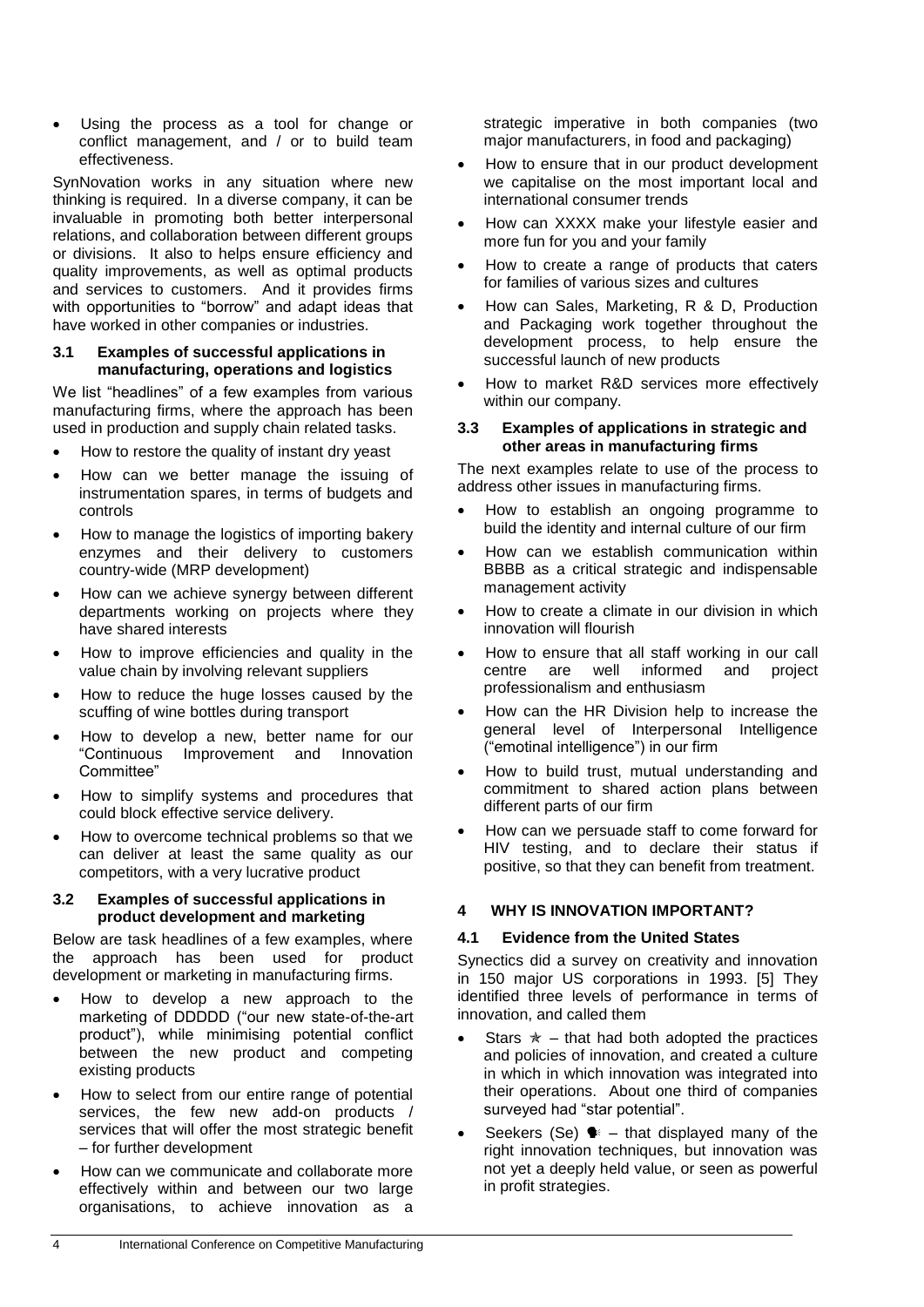Spectators (Sp)  $\infty$  – that had adopted few of the proven innovation practices and techniques, and were far from building innovation into their overall success.

The Stars consistently scored better than the other two groups on key performance variables:

| Measurements in terms of<br>key performance variables           | Sp<br>◉ | <b>Se</b><br>UK. | <b>Star</b><br>★ |
|-----------------------------------------------------------------|---------|------------------|------------------|
| Mean increase in sales over<br>last year $(\%)$                 | 5,7     | 9,1              | 10,8             |
| Mean increase in profits over<br>last year $(\%)$               | 14      | 56               | 51               |
| Mean rating employee satis-<br>faction and morale (1-5 scale)   | 2.6     | 3,0              | 3,5              |
| Mean rating employee reten-<br>tion vs. overall industry (1-5)  | 3,4     | 3,7              | 3,9              |
| Mean rating product / service<br>quality over past year (1-5)   | 3,4     | 3,8              | 4,1              |
| Percentage reporting increase<br>in market share over past year | 27      | 43               | 59               |

**Table 1.** Achieving on key performance variables

While 80% of those surveyed said innovation was important to their success, only 4% said they were excellent at making it happen. The study identified five reasons why many companies were not as good as they would like to be, at innovation:

- 1. Executives compete, rather than cooperate, with each other
- 2. They don't work together as cross-functional teams
- 3. They don't have productive meetings that lead to innovative results
- 4. They lack formal innovation programmes and techniques
- 5. They are unwilling to seriously consider outside or fresh perspectives.

In contrast, the "Stars" generally followed the following strategies:

- 1. Institute formal innovation programmes that include shared creative problem-solving, a dedicated innovation budget, designated facilitators for idea generation, and innovation rewards for both teams and individuals
- 2. Seek ideas and new approaches from outside sources, including competitors, customers and successful companies in other industries
- 3. Foster teamwork and communication by bridging communication barriers between different functions, encouraging cross-functional teamwork, reducing the "turf" mentality, and providing ample, constructive feedback.
- 4. Make meetings more productive by setting specific goals for meetings, focussing on producing innovative results, and soliciting different perspectives.
- 5. The CEOs are heavily involved in innovation and view it as critical to their long-term success.
- 6. Invest increasingly in R&D and innovation.

#### **4.2 A study on innovation in a major South African manufacturer**

SynNovation conducted a study in a major South African manufacturer in 2002, to establish the perceptions and attitudes of key sales and marketing staff in three main "product clusters" regarding innovation in the company, and to glean ideas on how the company could develop its innovation capacity. While the company regards innovation as strategically important, and is viewed as fairly successful at innovation, respondents in some clusters rated its success at innovation considerably lower than in others. From our experience, these findings would probably hold good for many South African companies that strive to be innovative.

- *4.2.1 Concerns expressed*
- We are followers, not leaders, reactive rather than proactive
- There are many good ideas, but we do not know how to follow through and implement them
- The decision chain is too long, too centralised, and decision criteria for innovations are too bottom-line driven, with too short a payback time demanded
- People are under a lot of pressure. There is little time, space, energy available for innovative thought, or to make the investment of time and effort that implementation requires.
- *4.2.2 Sources of ideas for innovation*

Both in the company as a whole and in divisions or regions – customers, including retail and end consumers, and their needs, requirements, demands are the main triggers for innovation

Sales staff often see innovation opportunities, for example to cut costs to benefit both the firm and the customer.

The firm needs to find ways to work with all involved in the supply chain – from suppliers to end consumers – to initiate innovation.

# **5 RECOMMENDATIONS AND CONCLUSION**

We conclude with a few general recommendations for manufacturing firms that wish to gain both strategic advantage and operational efficiency through innovation.

 Top management must clarify and communicate the company's strategic position regarding innovation, and commit appropriate support and resources. This will include helping to create a